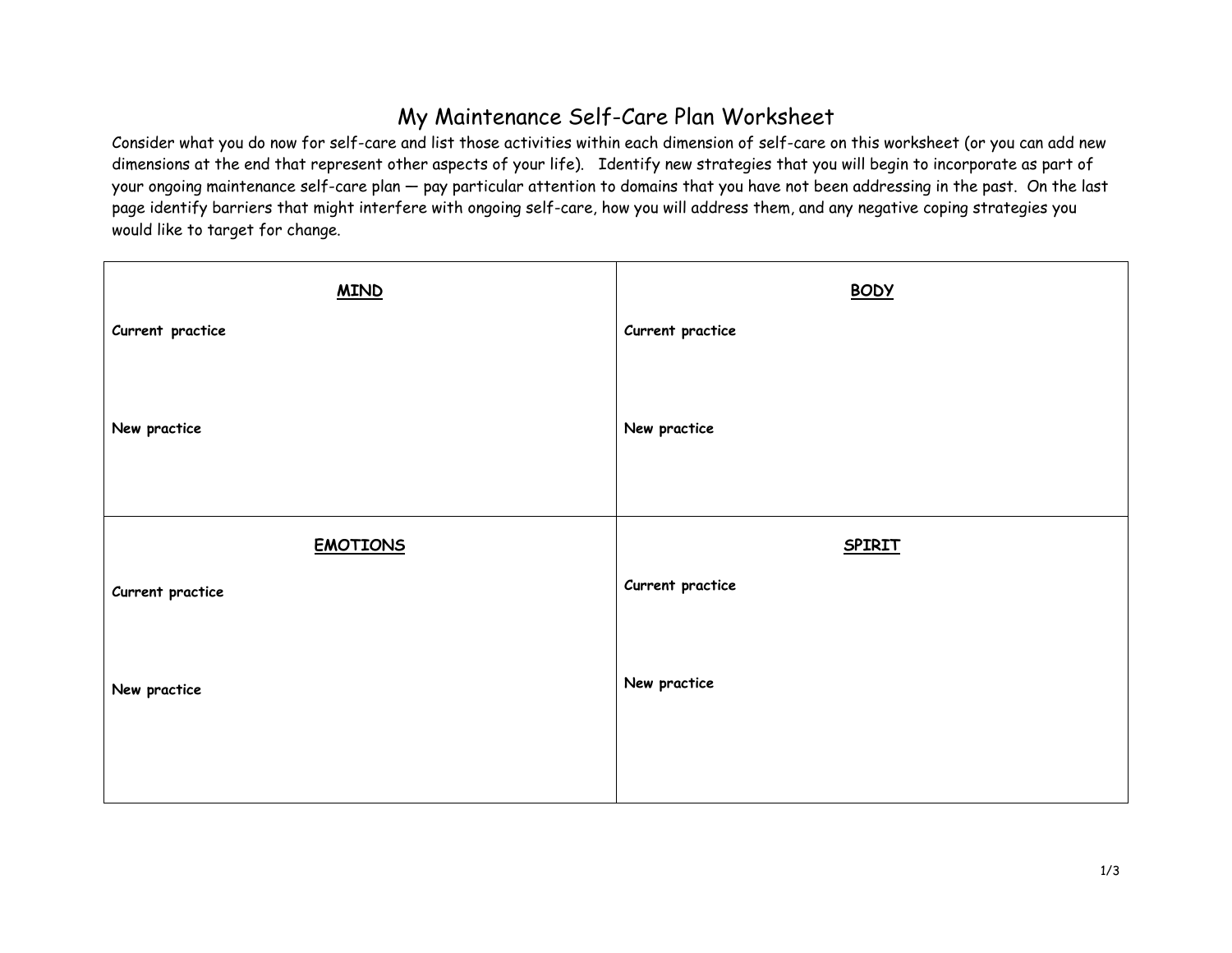## My Maintenance Self-Care Plan Worksheet

| <b>WORK</b>      | <b>RELATIONSHIPS</b> |
|------------------|----------------------|
| Current practice | Current practice     |
|                  |                      |
| New practice     | New practice         |
|                  |                      |
|                  |                      |
| OTHER:           | OTHER:               |
| Current practice | Current practice     |
|                  |                      |
| New practice     | New practice         |
|                  |                      |
|                  |                      |